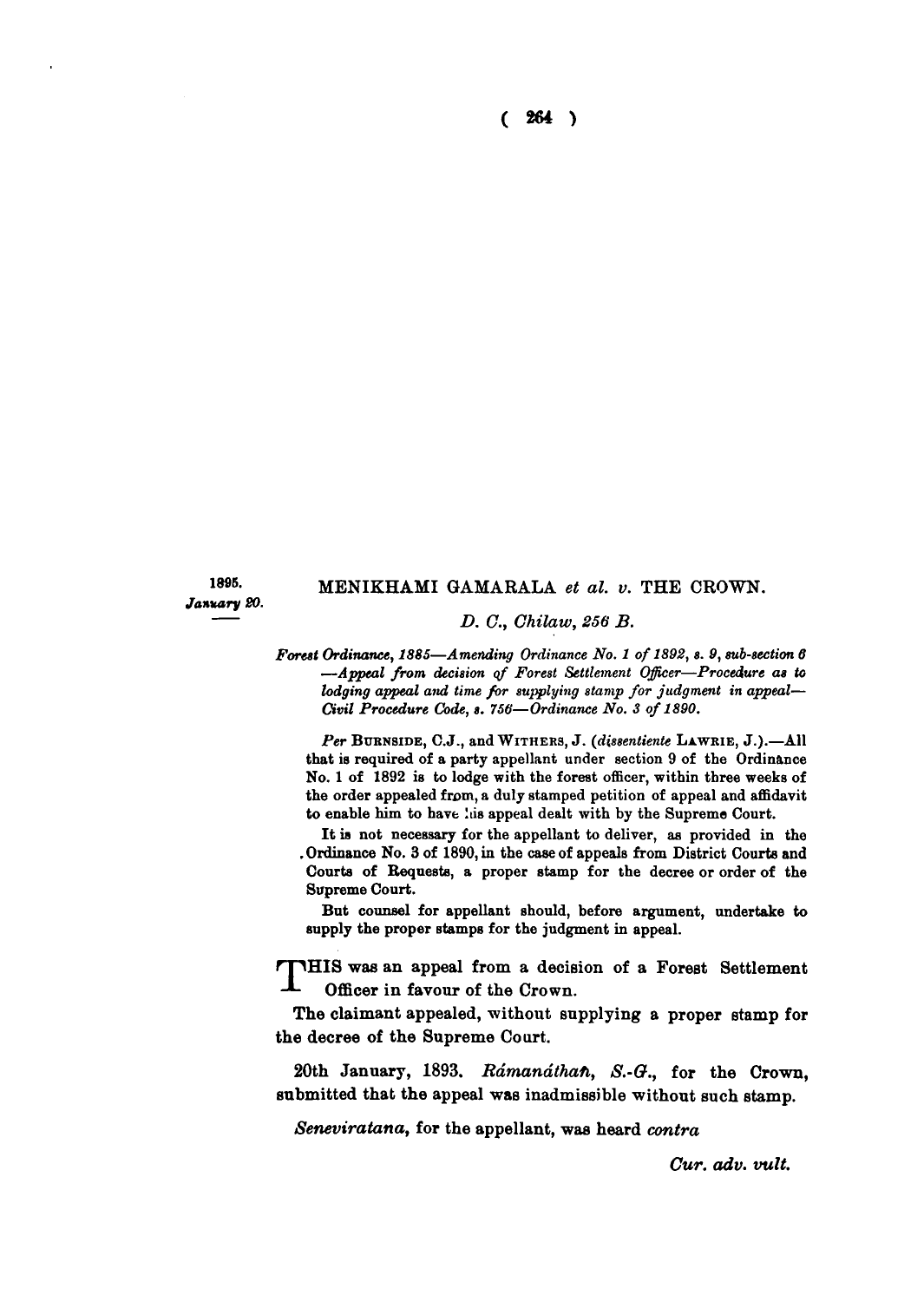#### **24th January, 1893. BURNSIDB , C.J.—** 1898.

**The decision of points growing out of the Forests Settlements**  Ordinances is not usually an easy task. The Ordinances them-<br>selves are novel in principle and abound in paradoxes, but the question for our decision in the present case is, in my opinion, free from doubt. It arises upon section 9 of the Forest Ordinance. No. 1 of 1892, which, after giving a right of appeal to this Court to any person dissatisfied with a decision of a forest officer by lodging a petition of appeal with an affidavit, of the nature of the right affected with that officer, goes on by sub-section (c) to enact :- "Stamp duty shall be charged upon every such petition " of appeal and upon every such affidavit, at the rates specified in " part II. of the schedule B to 'The Stamp Ordinance, 1890,' for "similar instruments in the District Courts, and upon subsequent " proceedings at the rates specified in the said schedule for appeals " from the District Courts; and every such appeal shall be dealt " with and disposed of in the same manner and subject to the " same rules as appeals from District Courts are dealt with and " disposed of." It was contended by the Solicitor-General that the provision to the Stamp Act which relates to the time when the stamps necessary for judgments in appeal shall be supplied. governs appeals in these cases. The provision is as follows :-

"Provided also, that in appeals to the Supreme Court the "appellant shall deliver to the secretary of the District Court or " clerk of the Court of Requests, together with his petition of " appeal, the proper stamp for the decree or order of the Supreme **" appeal, the proper stamp for the decree or order of the Supreme " Court and certificate in appeal which may be required for such " appeal."** 

"quent proceeding" within the sub-section of the Forest Ordinance, I am clearly of opinion that the provision just quoted does not apply to it. In the first place, by the Forest Ordinance it is clear that it is the stamp "rates" only which are made to apply to "subsequent proceedings," and the provision to the Stamp Ordinance does not refer in any way to the "rates" to be paid, but it refers especially and only to the "time when" such rates are to be paid. Then, again, to hold that the provision applied to proceedings like the judgment in this case would be in effect to make the Legislature give a right of appeal in one breath and take it away in the next, for it would be impossible for an intending appellant to comply with the requirements of the provision. Which would be the District Court or the Court of Requests, to **Which would be the District Court or the Court of Requests, to the secretary of which the stamps are to be delivered ? It was** 

**VOL . I. 2<sup>M</sup>**

*January 84.*  BURNSIDE,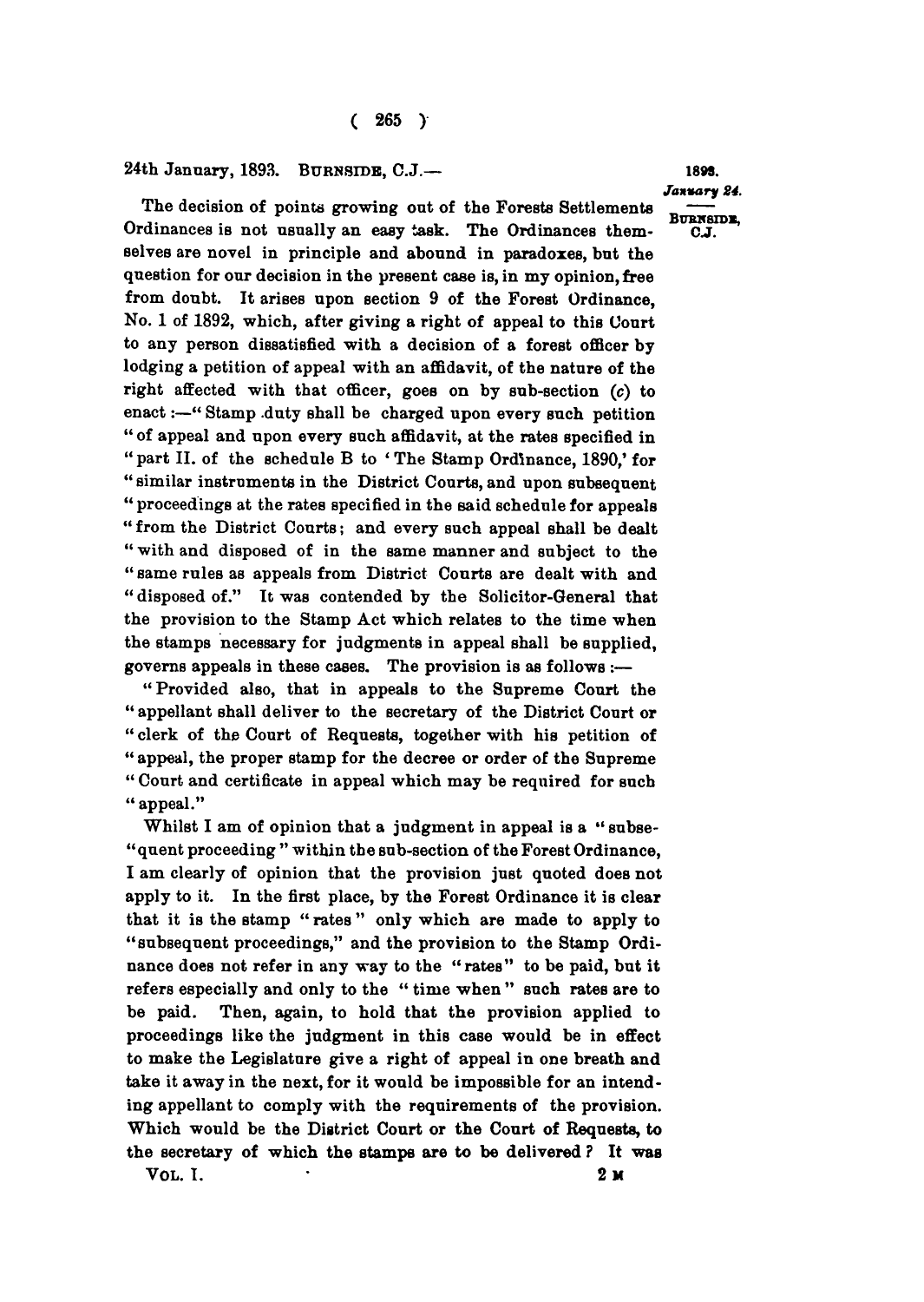1898. suggested that the forest officer, or the registrar of this Court. January 24. would be officers corresponding to the secretary of the lower **IiAWBis, J. Court. But which would really be so ? The very alternative is sufficient to dispose of that suggestion, which would in itself be simply legislating, and not construe legislation as we are called to do.** 

> **I cannot appreciate the reasoning that because this Court has already held with respect to the provision, that it creates a condition precedent to the right of appeal in those cases to which the Legislature has in unmistakable terms applied it, therefore we must also apply it to other cases in which the Legislature has been silent with regard to it, and with the effect of defeating a right of appeal which has been also unmistakably conceded.**

> **As I have said; I think the judgment would be a " subsequent " proceeding," and it should therefore be stamped in the words of the Ordinance " at the rates specified in the schedule for appeals " from the District Court," but as the Ordinance has made no special provision as to the time when such stamp shall take place the general law must apply, and the judgment would strictly and properly be stamped at the time when other judgments are really stamped. I fully recognize, however, the inconvenience, if no greater evil, of leaving a judgment to be stamped after it shall have been delivered, without any provision for securing the supply of the proper stamp, and although the Legislature has been silent on that matter, it has by sub-section (6) of the same section of the Ordinance given this Court full power to obviate the inconvenience by empowering the Court, after the appeal has been forwarded to our Court, " to make such order as the justice of the case may " require." I am prepared, therefore, to permit this case to be heard in appeal, upon the undertaking of counsel that the proper stamps for the judgment in appeal shall be supplied; and in all future cases the order will be that no appeal will be received until a similar undertaking is given by counsel.**

# **LAWRIB , J. —**

**The 9th section (sub-section 6) of the Ordinance No. 1 of 1892 provides that the rates of stamp duties specified in the schedule for appeals from the District Courts shall be charged on proceedings subsequent to the petition of appeal for appeals from a decision or order of a Forest Settlement Officer, and that such appeals shall be dealt with and disposed of in the same manner, and subject to the same rules as appeals from District Courts are dealt with and disposed of.**